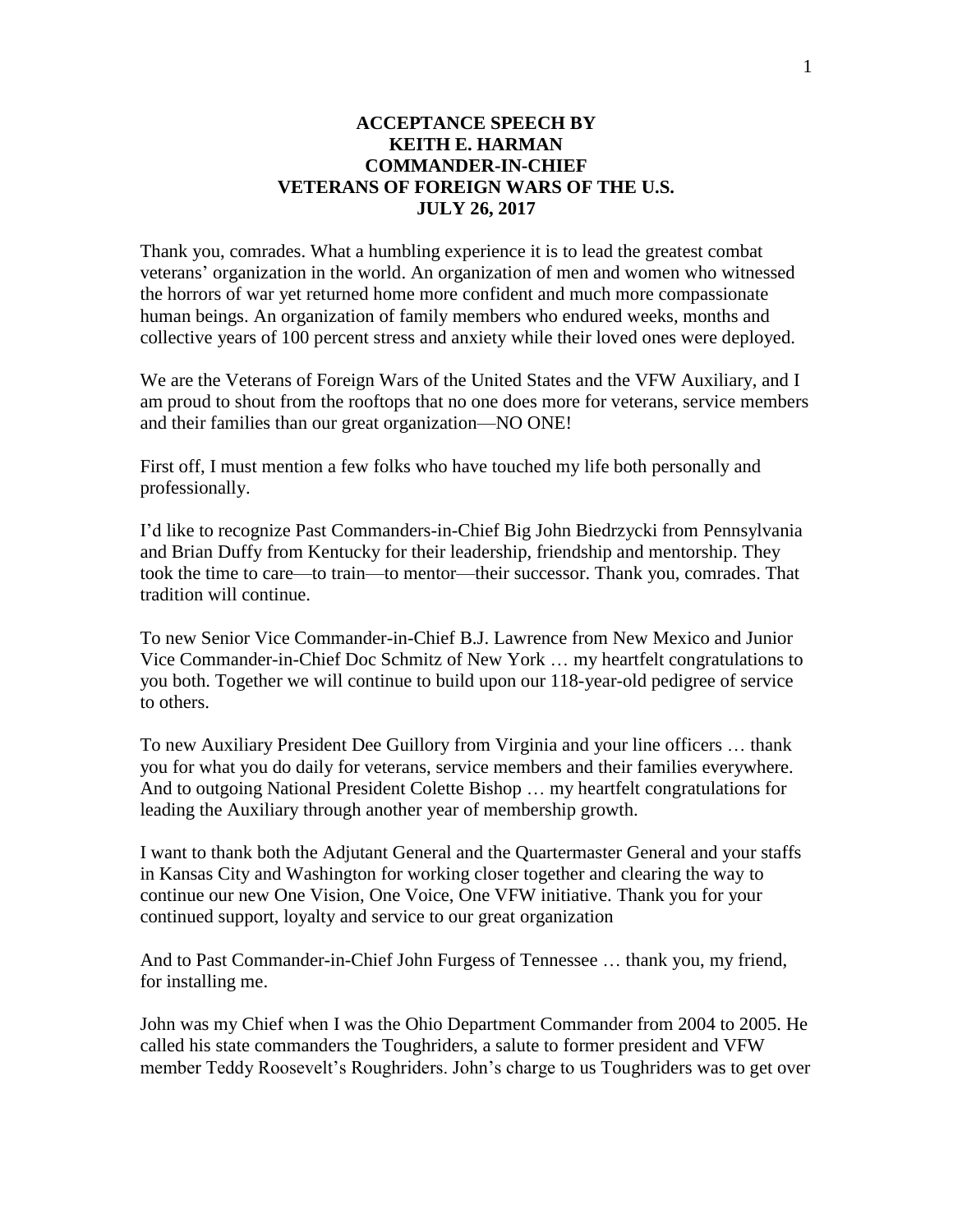that San Juan Hill called membership, something we haven't done now in a quarter century—not since 1992, when Bob Wallace was Chief.

We did not make it over that hill, but we came mighty close—99.12 percent. I share that statistic because being 16,000 members short of goal dropped our membership below 1.8 million. While we have since gotten smaller, the need for our programs and services have greatly expanded.

This is why I have instructed my Department commanders that we are charging up that hill again, because membership is the lifeblood of our organization. And with that I want to salute Montana for leading the world, Arizona for 50 straight years of growth, and the 11 other Departments who also grew.

The theme for my year is "Service not Self." Those three words represent the life I've led for more than four decades.

Like many of you, my life to date has been a journey of experiences, and I just want to take this opportunity to share my story in hopes that you will share your stories with others, too.

As mentioned, I was a Huey crew chief and door gunner stationed in I Corps. I will admit to being somewhat bitter when I returned home, but that has changed—and here's why.

This past March I returned to Southeast Asia on a fact-finding mission to broaden my knowledge of America's Full Accounting Mission, and to learn more of America's security assistance missions overseas. The trip also allowed me to meet many VFW members residing abroad, as well as U.S. Ambassadors and U.S. military assigned to our embassies in Thailand, Cambodia, Vietnam and China.

Landing in Danang was my first time back in 49 years. Back then I was greeted by mortar fire inside 30 minutes. This time it was by a U.S. Army lieutenant colonel who commanded Detachment 2 of the Defense POW/MIA Accounting Agency. We took a drive two hours west into the Central Highlands to meet up with an American-led recovery team that was excavating the side of a very steep hill where another young American soldier—a half century earlier—was believed to be after his helicopter was shot down.

Fifteen American servicemen and women and two civilian anthropologists—none of whom were born when that chopper went down—were digging and sweating to help bring a fellow American home to a family they don't know, but who has been waiting 50 years for their son and brother to return home from his war. Those 17 Americans, and all 700 assigned to DPAA, take this mission very personally.

*"There but for the Grace of God go I"* is a very powerful statement. So like I said, the bitterness is now gone.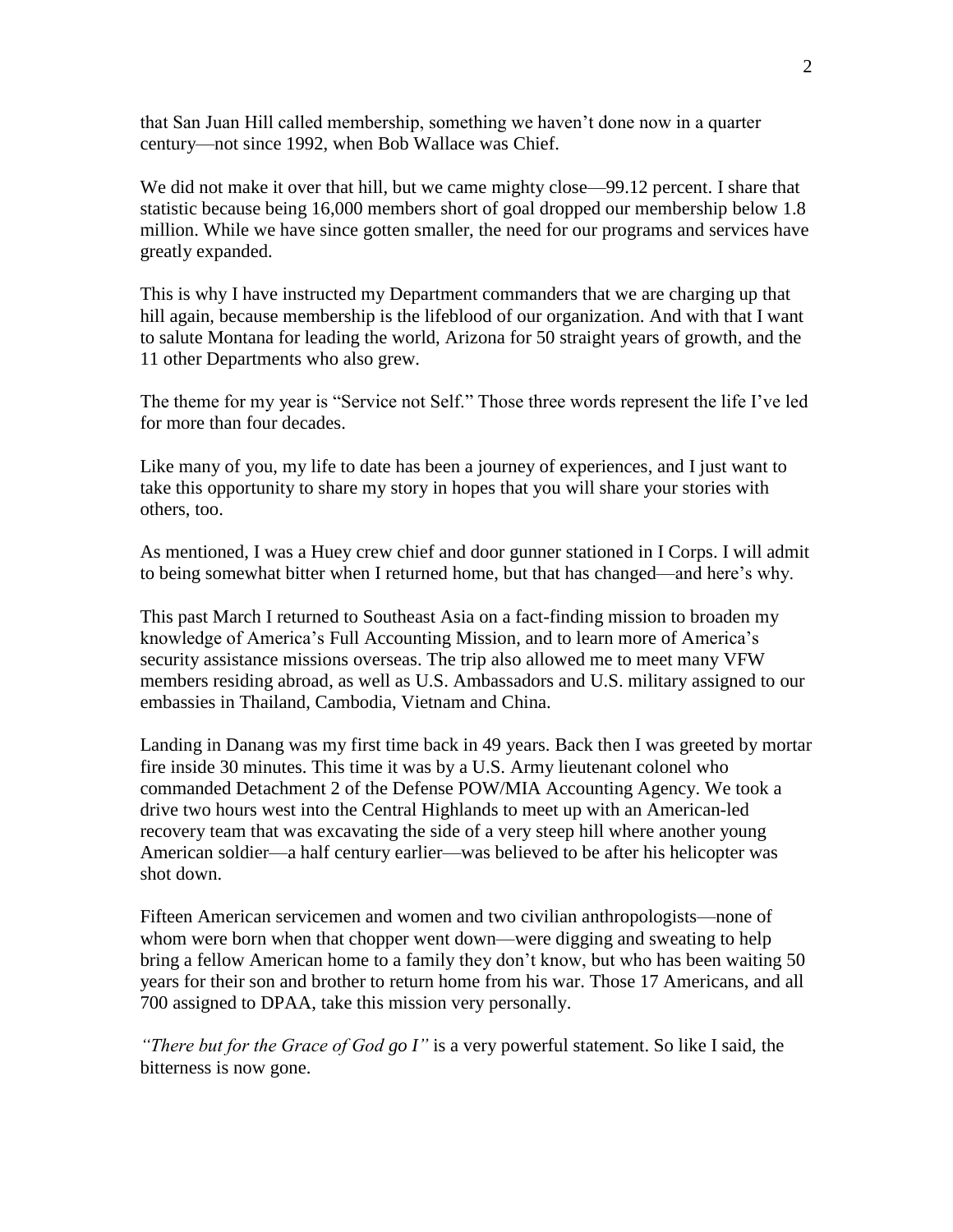Like many of you, when I came home from my war I immersed myself in work and family. Both my parents were active in the VFW, but I personally didn't join until 1983, thanks entirely to a very persistent brother-in-law, John Williams, and with the full encouragement of my loving wife, Mary Lou.

Every success I have had in the VFW starts with them, and then Post 3035 for caring enough to give this young Vietnam Veteran some free rein, then District 2, the Department of Ohio, the Big Ten Conference, and now all of you for your confidence, encouragement and support.

Anyone who has ever risen to any level of leadership in this great organization did not do it alone. Aside from a very supportive family, there are a special few mentors I am indebted too, such as Past Ohio State Commanders "Curly" Miller and George Cox, as well as John Butler and Murray Griffin from my District.

I am a member of several organizations, but the VFW is where my allegiance lies because of our camaraderie, a relevancy that spans generations, and our tremendous national legislative and veterans' service work, and youth and community service programs.

Every member of our organization has walked the talk, and every member of our great Auxiliary has lived the fear of having a loved one downrange. I believe in what the VFW stands for—to take care of veterans, service members and their families—and I am proud to be a part of it, and honored to lead it.

Because of this camaraderie—and the fact that the VFW does so much for so many without asking for anything in return—I am often asked by potential members "What can the VFW do for them?"

My answer is always the same: "Nothing, we've already done it." A better question to ask is what can they do to help continue the VFW's mission of service to others?

Sixteen years ago, no one would have thought it possible for America to fight a nonstop, two-front war for so long without restarting the draft, but we have—they have—and they continue to do so magnificently, which is a testament not only to their patriotism but also to their character.

Our new military is the most powerful and most intelligent in history, but they don't know what the VFW brings to the fight because we don't brag enough. They don't know that our great organization is responsible for the passage of every military and veteran Quality of Life program created in this century and last. They don't know that the VFW has:

- Helped veterans recoup \$7 billion in earned VA benefits, to include \$1.2 billion in new claims over the past year;
- That our VFW Posts contribute nearly \$50 million annually to support local community service projects;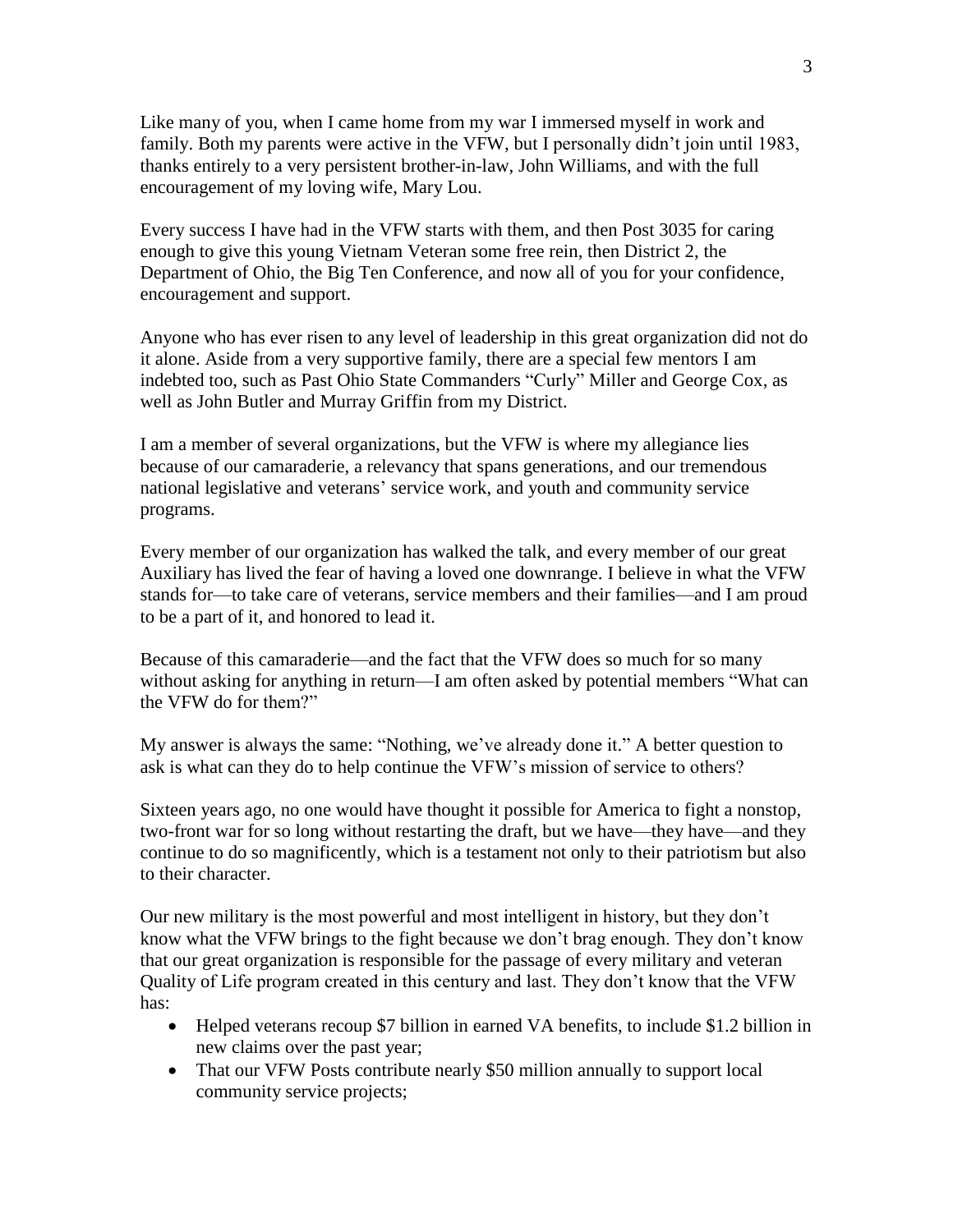- That the VFW and Auxiliary donate nearly 9 million volunteer hours annually;
- That over the past 13 years—and with the support of Burger King—almost \$7.5 million in Unmet Needs financial assistance grants has helped more than 4,300 military and veteran families;
- That we annually award approximately \$3.3 million to some 170,000 middle and high school students participating in our Patriot's Pen and Voice of Democracy competitions;
- That with the support of SportClips, we have awarded more than \$3.6 million in scholarships over the past three years to help more than 800 veterans and service members achieve a college degree;
- And what they really don't know is we do it all for free—no membership required.

With all of those ongoing accomplishments and programs, why wouldn't every eligible service member and veteran want to be part of a great big organization that does so many cool things for others?

One reason is we don't brag enough. Another is we are not educating military commanders and their senior enlisted advisors. In the military, nothing is important until your commander or first sergeant tells you it's important.

We need to maximize every opportunity to get on base, and to not show up emptyhanded. If you are fortunate to have an active-duty or National Guard or Reserve installation or unit in your backyard, you need to show your importance through unit adoptions and by supporting annual service member of the year awards.

The power of recognition is contagious. Showing up at an annual awards banquet with a VFW plaque and dinner for two someplace nice will get you an opportunity to tell our story—to brag on who we are, what we do and who we do it for. And along with honoring the best of the best, you'll also be educating all those current and future commanders and first sergeants about what we bring to the fight.

It's your Post, it's your programs. Just make sure they know we have their backs before shoving a membership application in their hands. And if they do join, please listen and act on their suggestions, just like my Post did for me. Very few things in life are worse than to be ignored—and for a membership organization to do that is the kiss of death.

Another way Posts can keep their members engaged is by communicating with them either through print or electronic newsletters, and by having up-to-date websites and Facebook pages. Communicating is essential to letting your members know what your Post is doing and how they can help, as well as to inform your community and hopefully potential members who want to be part of something big, do something cool, and have their collective efforts recognized.

The VFW touches lives every day through our great legislative work on Capitol Hill and in state legislatures around the county. By the great work our VFW service officers do for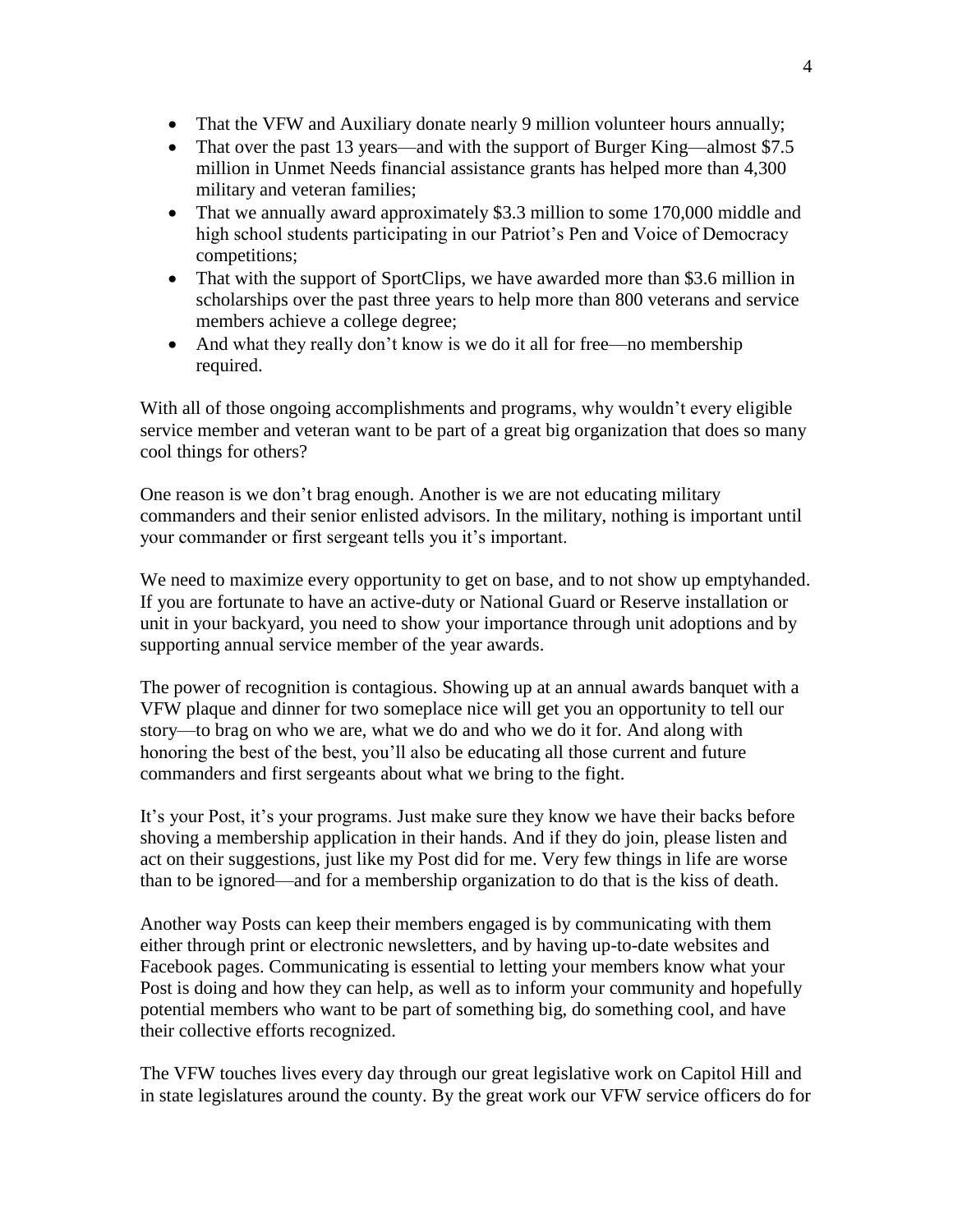veterans, service members and their families. Through our Veterans and Military Assistance Programs, Unmet Needs, and youth and veterans scholarships. And by being the go-to volunteer patriotic organization in our communities.

Along with serving others, we have to crank up the volume to eliminate sequestration.

Ending sequestration has been the VFW's top legislative priority ever since a failed congressional budget agreement created it in 2011. I have listened to our Washington Office talk about the effect it is having on our military. I have read about those impacts in our VFW magazine as well as in other magazines.

Two years ago I met with U.S. officials and military assigned to in Belgium and Germany. At every location I asked what effect the sequester was having on their operations, and their answers were exactly what our Washington Office and magazine had been saying all along—our military is tired of doing more with less troops, less training, less equipment and reduced Quality of Life programs.

And just recently in Southeast Asia, budget uncertainty and the impact of 30 consecutive continuing resolutions forced the Defense POW/MIA Accounting Agency to cancel planned excavations.

Comrades, the world has NOT become a better or safer place in the six years since sequestration was created. In fact, it is far more dangerous, and definitely more unpredictable. That's why the VFW has to engage more loudly!

Sequestration MUST end! If we can do that, then every commander and first sergeant will know EXACTLY what the VFW brings to the fight.

"Service not Self" is my theme because that's the person I am. For nearly 25 years I worked for Fruehauf Trailer Company. For 20 of those years I was involved in the labor union, first as union steward, then as a member of the bargaining committee, and later as president. At each level either I—or we as a committee—were there to represent our fellow union members. To arbitrate grievances, negotiate labor agreements to improve wages, benefits and working conditions. It was always about what could be done in the best interest of our fellow workers.

In July 1991, I made a career change and became a country veterans service officer for the next 20 years. My philosophy didn't change. When a veteran or family member came into our office, it was about them. How could we help? What could we do for them that would make a difference in their lives? Which is exactly the same thing that our great organization does. We make a difference. We touch lives—every day.

We must continue to engage at the local level, to encourage our Posts to bring in mental health professionals, and to open our doors to the community. Mental health is not a dirty word, and ignoring it can be devastating to families and communities.